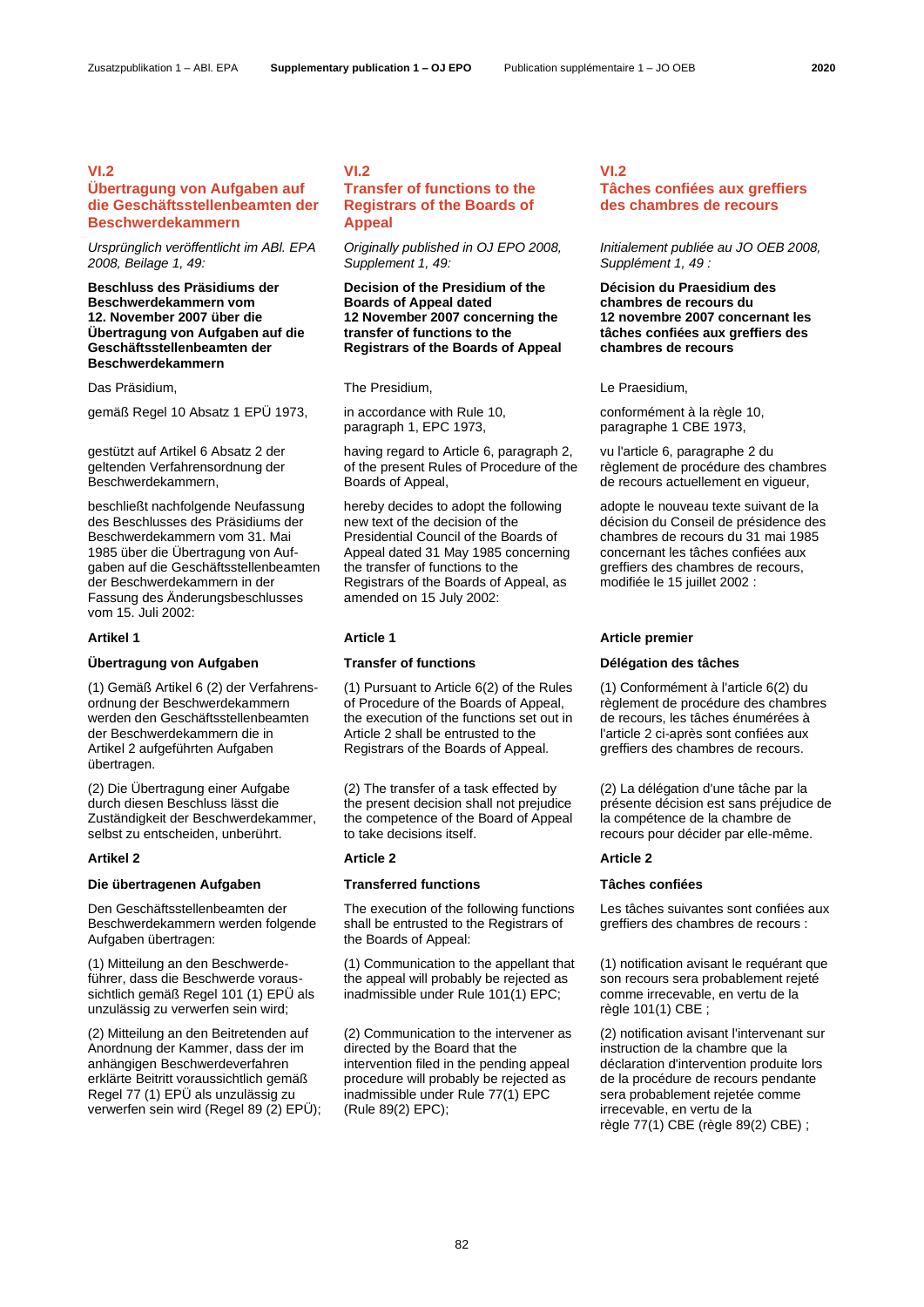(3) Mitteilung an den Beschwerdeführer, dass die Beschwerde der Regel 99 (1) a) EPÜ nicht entspricht, und Aufforderung, die festgestellten Mängel zu beseitigen (Regel 101 (2) EPÜ);

(4) Mitteilung an den Beitretenden, dass der im anhängigen Beschwerdeverfahren erklärte Beitritt Regel 76 (2) a), b) und d) EPÜ nicht entspricht, und Aufforderung, die festgestellten Mängel zu beseitigen (Regeln 89 (2), 77 (2) EPÜ);

(5) Aufforderung an den Beteiligten, ein nicht unterzeichnetes Schriftstück zu unterzeichnen, und Bestimmung einer Frist hierfür (Regel 50 (3) EPÜ);

(6) Prüfung, ob ein Vertreter ordnungsgemäß bestellt ist, und Prüfung von Vollmachten; damit zusammenhängende Aufforderungen;

(7) Mitteilung von Rechtsverlusten gemäß Regel 112 (1) EPÜ;

(8) Unterrichtung des Beteiligten gemäß Regel 112 (2) Satz 2 letzter Halbsatz EPÜ;

(9) Stattgabe des Antrags auf Weiterbehandlung (Artikel 121 EPÜ);

(10) Fristsetzung zur Einreichung der Erwiderung auf die Beschwerdebegründung;

(11) Mitteilung einer von der Kammer beschlossenen Verlängerung einer Frist nach Regel 132 (2) EPÜ;

(12) Aufforderung an die Beteiligten zur Einreichung von Unterlagen (Artikel 12 (2) b) der Verfahrensordnung der Beschwerdekammern) nach Anordnung der Kammer;

(13) Mitteilung von Schriftstücken an die Verfahrensbeteiligten;

(14) Mitteilung von Einwendungen Dritter an die Beteiligten (Regel 114 (2) EPÜ);

(15) Zustellung gemäß Artikel 119 in Verbindung mit Regeln 125 - 130 EPÜ und Prüfung der Zustellungsnachweise;

(16) Ladung zur mündlichen Verhandlung gemäß Regel 115 (1) EPÜ nach Anordnung durch den Vorsitzenden;

(17) Ladung zur Beweisaufnahme gemäß Regel 118 (2) EPÜ nach Anordnung durch den Vorsitzenden;

(18) Bereitstellung der Übersetzungen gemäß Artikel 7 der Verfahrensordnung der Beschwerdekammern;

(3) Communication to the appellant that the appeal does not comply with Rule 99(1)(a) EPC and invitation to remedy the deficiencies noted (Rule 101(2) EPC);

(4) Communication to the intervener that the intervention filed in the pending appeal procedure does not comply with Rule 76(2)(a), (b) and (d) EPC and invitation to remedy the deficiencies noted (Rules 89(2), 77(2) EPC);

(5) Inviting the party concerned to sign an unsigned document and specifying a time limit for doing so (Rule 50(3) EPC);

(6) Examining whether a representative has been appointed in the prescribed manner, and examining authorisations; related invitations;

(7) Communication of loss of rights under Rule 112(1) EPC;

(8) Informing the party concerned under the final part of the second sentence in Rule 112(2) EPC;

(9) Granting of requests for further processing (Article 121 EPC);

(10) Setting the time limit for filing the reply to the statement of the grounds of appeal;

(11) Communication of the Board's decision to extend a time limit under Rule 132(2) EPC;

(12) Requesting the parties to file documents (Article 12(2)(b) of the Rules of Procedure of the Boards of Appeal) as directed by the Board;

(13) Communication of documents to the parties to the proceedings;

(14) Communication of observations by third parties to the parties to the proceedings (Rule 114(2) EPC);

(15) Notification according to Article 119 in conjunction with Rules 125 to 130 EPC and examination of proof of notification;

(16) Summons to oral proceedings under Rule 115(1) EPC as directed by the Chairman;

(17) Summons to give evidence under Rule 118(2) EPC as directed by the Chairman;

(18) Making arrangements for interpretation pursuant to Article 7 of the Rules of Procedure of the Boards of Appeal;

(3) notification avisant le requérant que le recours n'est pas conforme à la règle 99(1)a) CBE, et l'invitant à remédier aux irrégularités constatées (règle 101(2) CBE) ;

(4) notification avisant l'intervenant que la déclaration d'intervention produite lors de la procédure de recours pendante n'est pas conforme à la règle 76(2)a), b), et d) CBE, et l'invitant à remédier aux irrégularités constatées (règles 89(2), 77(2) CBE) ;

(5) inviter l'intéressé à remédier au défaut de signature d'un document et octroi d'un délai (règle 50(3) CBE) ;

(6) vérification de la régularité de la constitution et des pouvoirs d'un mandataire ; invitations s'y rapportant ;

(7) notification d'une perte de droit conformément à la règle 112(1) CBE :

(8) avis à la partie intéressée visé au dernier membre de la deuxième phrase de la règle 112(2) CBE ;

(9) faire droit à la requête en poursuite de la procédure (article 121 CBE) ;

(10) octroi du délai pour déposer le mémoire en réponse à l'exposé des motifs du recours ;

(11) notification de la prorogation d'un délai décidée par la chambre, en application de la règle 132(2) CBE ;

(12) inviter les parties à produire des documents (article 12(2)b) du règlement de procédure des chambres de recours) comme ordonné par la chambre ;

(13) notification de documents aux parties à la procédure ;

(14) notification des observations des tiers aux parties à la procédure (règle 114(2) CBE) ;

(15) signification selon l'article 119 et les règles 125-130 CBE et contrôle de la preuve de la signification ;

(16) citation à une procédure orale visée à la règle 115(1) CBE comme ordonnée par la chambre ;

(17) citation à une mesure d'instruction comme ordonnée par le président conformément à la règle 118(2) CBE ;

(18) prendre les dispositions nécessaires pour assurer la traduction suivant l'article 7 du règlement de procédure des chambres de recours ;